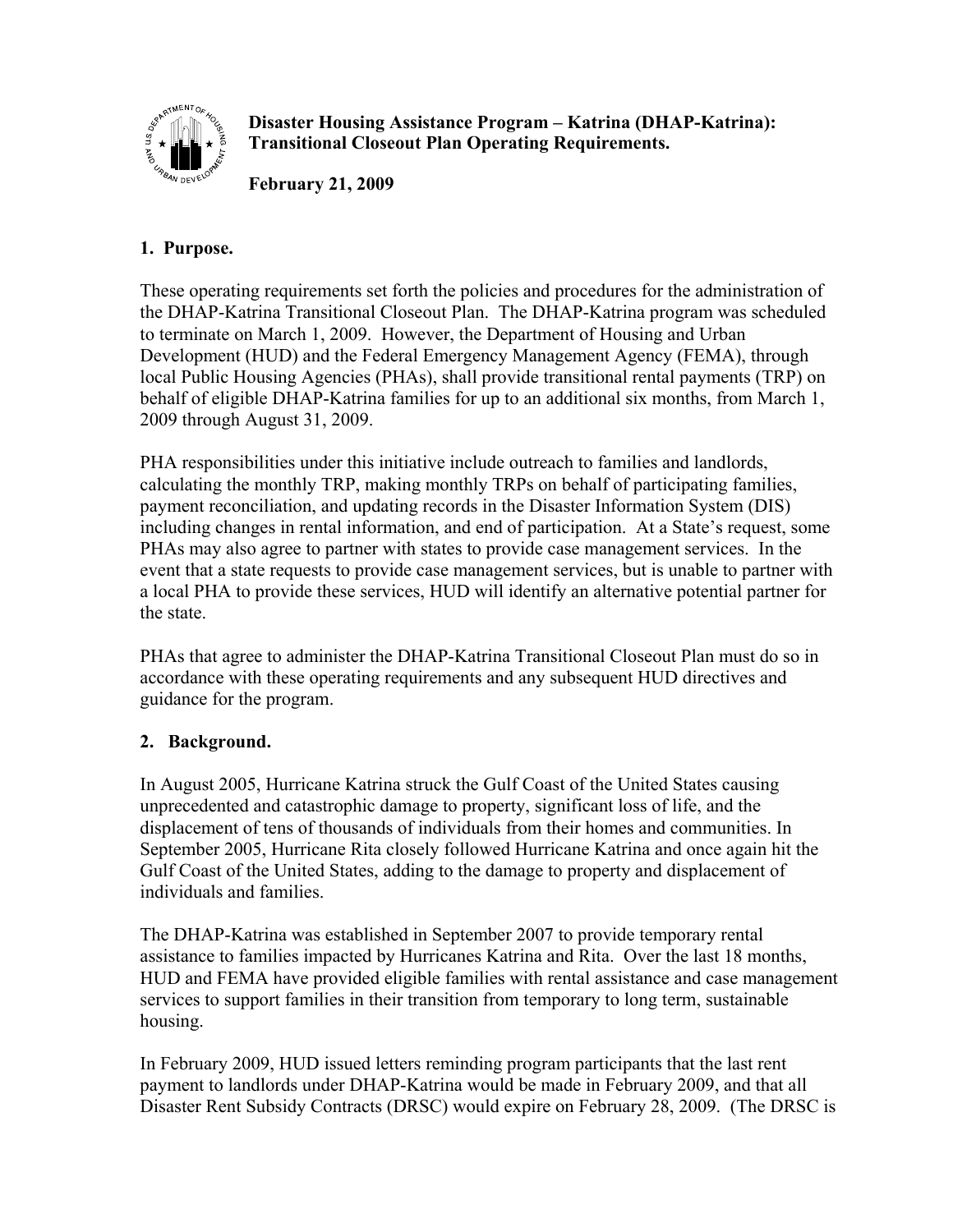the contract between the PHA and the landlord for payment and receipt of rental subsidies on behalf of each family.)

However, based on requests by the affected states for the extension of this program, HUD and FEMA have agreed to provide TRPs on behalf of DHAP-Katrina families who received a rental subsidy of over \$100 in February 2009. TRPs will commence March 1, 2009, and will be made directly to landlords through the DHAP-Katrina administering PHAs. The purpose of these monthly TRPs is to ensure that sufficient time is available for eligible families to apply for and transition to the Housing Choice Voucher (HCV) program, other federal or state housing assistance programs, or make other arrangements for self-sufficiency. In addition, TRPs will prevent extreme and immediate increases in the rent burden for DHAP-Katrina families resulting from the end of the DHAP-Katrina program.

*Note: Congress appropriated an additional amount for "Tenant-Based Rental Assistance", as authorized under the United States Housing Act of 1937 (42 U.S.C. 1437 et seq.). This appropriation provides \$85,000,000 in HCV funding, to remain available until expended, for incremental housing assistance, including related administrative expenses, for persons assisted under the DHAP-Katrina whose assistance would otherwise end on March 1, 2009. This funding is separate from that provided by FEMA for the DHAP-Katrina Transitional Closeout Plan.* 

In February 2009, HUD and FEMA executed an amendment to the Interagency Agreement (IAA) that was initiated in September 2007. This amendment authorizes HUD to act as the servicing agency for the DHAP-Katrina Transitional Closeout Plan and allows for the administration of TRPs on behalf of families effective March 1, 2009. Pursuant to FEMA's grant making authority, HUD, on behalf of FEMA, will invite DHAP-Katrina PHAs to amend their current grant agreements to allow them to administer the TRPs on behalf of FEMA. Under this initiative, PHAs will make TRPs on behalf of eligible families to participating landlords for a period not to exceed six months commencing March 1, 2009 and ending August 31, 2009. If a PHA chooses not to participate, HUD, on behalf of FEMA, will invite another PHA capable of performing the direct payment function to enter into a grant agreement to administer the TRP.

#### **3. Operating Requirements.**

The operating requirements for the DHAP-Katrina Transitional Closeout Plan are presented in the following order:

- a. Family eligibility, prohibition against other subsidy, and family outreach
- b. Participating PHAs
- c. Fees
- d. Landlords, leases and DRSCs
- e. Payment controls and oversight
- f. Transitional Rental Payment (TRP)
- g. New units and subsequent moves
- h. Case management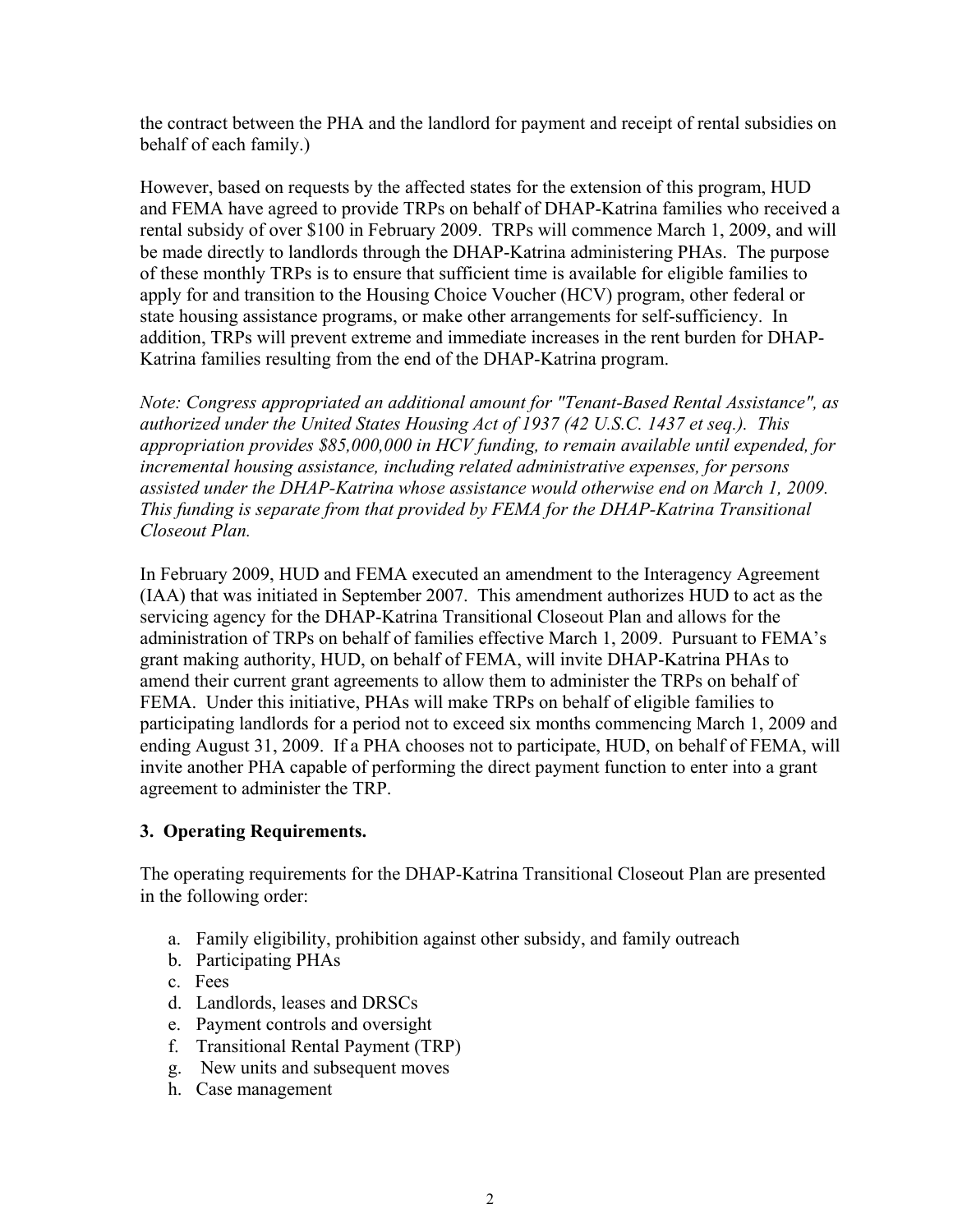- i. End of the DHAP-Katrina Transitional Closeout Plan
- j. Use of DHAP-Katrina Transitional Closeout Plan funding, program accounts and records
- k. Disbursement of funds
- l. Financial reporting
- m. Close-Out
- n. Other matters
- o. Additional information

#### **a. Family eligibility, prohibition against other subsidy, and family outreach**

PHAs will pay TRPs directly to landlords on behalf of eligible families for whom a monthly rent subsidy payment was made for the month of February 2009. Families who did not receive a February 2009 rent subsidy payment under DHAP-Katrina greater than \$100 for the month of February 2009 are not eligible for TRPs. Families whose participation in DHAP-Katrina ended before March 1, 2009 are also not eligible for TRPs. In addition, families are not eligible for TRPs if they are receiving alternative federal or state housing assistance or residing in an ineligible unit type, including but not limited to:

- Public housing unit or Indian housing unit;
- A unit receiving assistance under section 8 of the 1937 Act, including the HCV program;
- Nursing homes, board and care homes, or facilities providing continual psychiatric, medical, or nursing services;
- College or other school dormitories:
- Units on the grounds of penal, reformatory, medical, mental, and similar public or private institutions;
- A unit occupied by its owner or by a person with interest in the unit;
- A FEMA provided temporary or permanent housing unit;
- A HUD Real Estate Owned (REO) property;
- A rental unit receiving assistance under DHAP-Ike/Gustav; or
- A unit in which one of the family members has ownership interest.

Furthermore, the family may not receive the benefit of the TRP while receiving the benefit of another housing subsidy, for the same unit or for a different unit, described in 24 CFR 982.352(c). This prohibition covers other housing assistance provided by FEMA or HUD.

The PHA will verify that a family is eligible for a TRP through DIS. DIS is a web-based system that provides family information to the PHA. DIS is also the reporting mechanism by which PHAs provide information to HUD regarding families that have received a TRP or ended their participation with the program. HUD will match information in DIS to PIC and TRACS and notify PHAs of any duplicate assistance matches across HUD housing programs. Families with duplicate assistance, as listed above, may not receive a TRP.

PHAs shall send information letters, via certified or registered mail, to all families concurrently with the TRP. An additional letter that is directed to the family's landlord will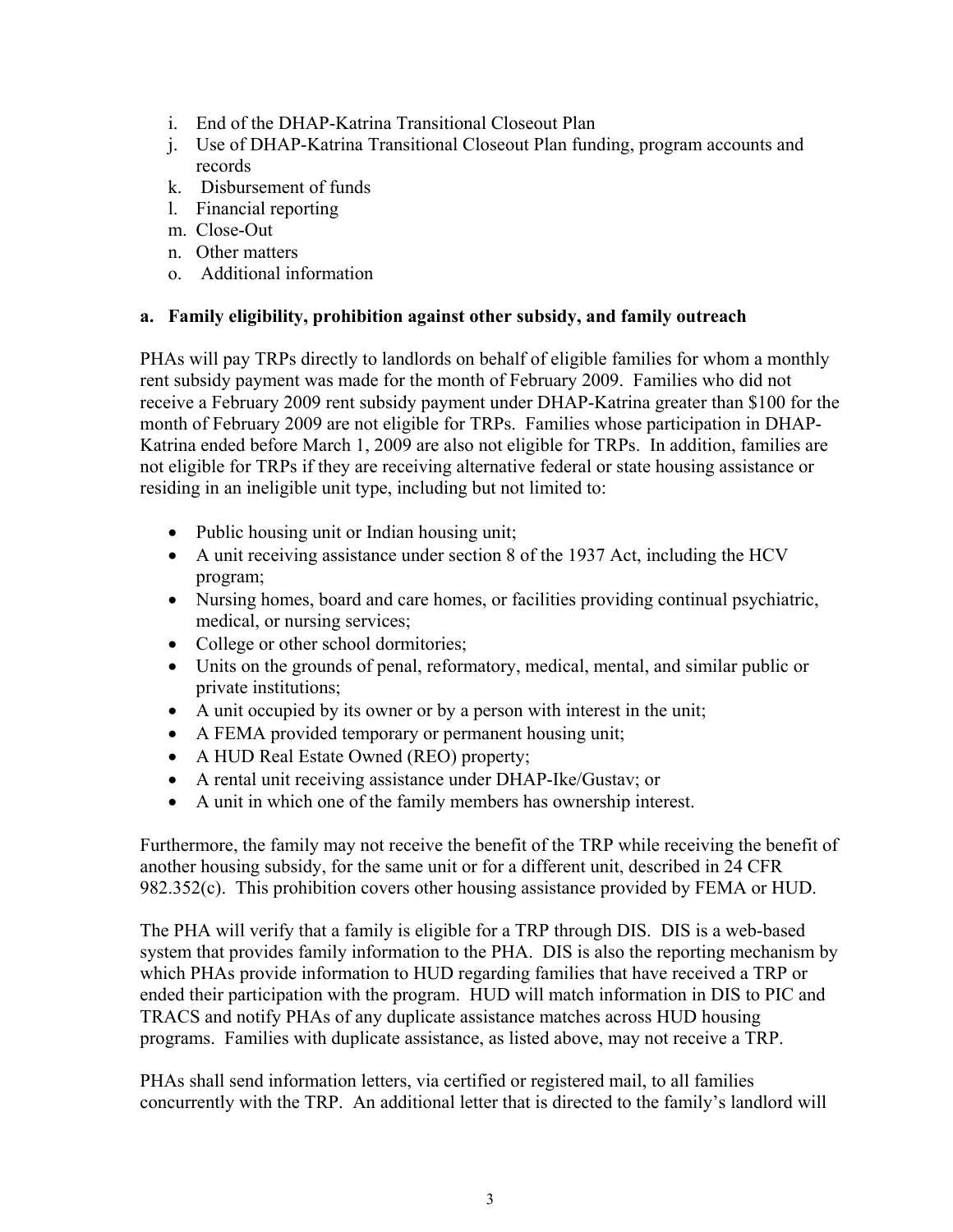be enclosed with this letter. The family may present the enclosed landlord letter to the landlord. However, PHAs will also make direct contact with all landlords by certified or registered mail. The landlord letter describes the requirements of the TRP, including the landlord's responsibilities and obligations if the landlord accepts the March payment and any subsequent TRP on behalf of the family.

If the letter to the family is returned because the family has moved, the PHA will attempt to contact the family and the landlord. If unable to contact the family or landlord before May1, the PHA will cease payments until the family contacts the PHA and provides a new qualifying lease. The PHA will update the landlord information in DIS and issue the TRP payment to the new landlord. This triggers PHA controls requiring PHAs to recoup payments made to previous landlords where families in the DHAP-Katrina Transitional Closeout Plan did not occupy the units during the timeframe covered by the payment

# **b. Participating PHAs**

HUD will utilize its existing network of local PHAs that administered the DHAP-Katrina to implement and administer the Transitional Closeout Plan. HUD, on behalf of FEMA, will negotiate an extension to all existing DHAP-Katrina grant agreements with willing PHAs for a period of six months. Once the PHA agrees to participate and executes the grant agreement extension, HUD will provide the PHA with a packet including model landlord and tenant letters.

If a PHA chooses not to participate, HUD, on behalf of FEMA, will invite another PHA capable of performing the direct payment function to enter into a grant agreement to administer the TRP. PHAs that decline participation must immediately provide to HUD their DHAP-Katrina Housing Assistance Payment (HAP) register for February 2009. HUD will then provide the register to the PHA that will perform the direct payment function on behalf of the family.

HUD is committed to affirmatively furthering fair housing under the DHAP-Katrina Transitional Closeout Plan. The PHA must administer the program in conformity with the Fair Housing Act, Title VI of the Civil Rights Act of 1964, section 504 of the Rehabilitation Act of 1973, and Title II of the Americans with Disabilities Act

# **c. Fees**

PHAs will receive a onetime administrative fee of \$1,000 for each family that receives a TRP for the agreed six month period beginning March 1, 2009. The fee will be paid to the PHA up front with the initial rental assistance for the family. This fee is not prorated by family duration in the DHAP-Katrina Transitional Closeout Plan. For example, if a family converts into the HCV program effective May  $1<sup>st</sup>$ , the PHA still retains the full \$1,000 administrative fee.

This fee is the only administrative fee provided to cover payment processing and other costs, for all families for the potential maximum six month period. The fees must be used in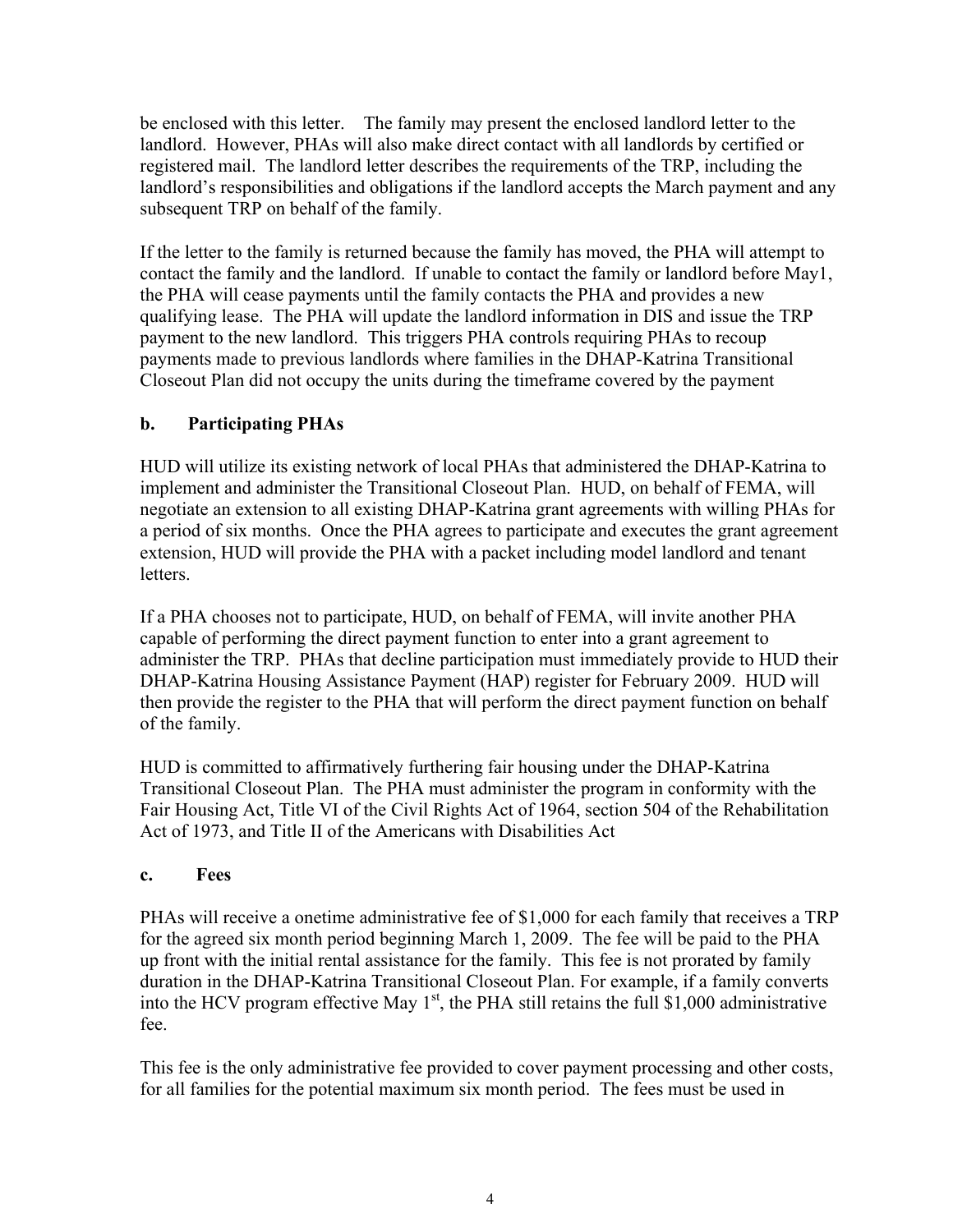accordance with the Grant Agreement, these operating requirements and any subsequent requirements issued by HUD in relation to the DHAP-Katrina Transitional Closeout Plan.

### **d. Landlords, leases and DRSCs**

All DRSCs between PHAs and participating landlords established under DHAP-Katrina end on February 28, 2009. Given the short period of time to implement the Transitional Closeout Plan, PHAs will not have sufficient time to execute a new or amended DRSC with existing landlords by March 1, 2009. Therefore FEMA, through the IAA with HUD, has authorized HUD and its PHAs to make or tender TRPs to landlords without an executed DRSC and before effecting other binding agreements between PHAs and landlords as set forth in the IAA.

Concurrent with payment by check or an Electronic Fund Transfer (EFT) for rent subsidies for March 2009, the PHAs will send each landlord a letter setting forth HUD's intent to continue rent subsidies for up to six months during the Transitional Closeout Plan. The letter will include a list of tenants covered by the TRP (Attachment A) and landlord requirements (Attachment B). The letter and its Attachment B constitute the Letter Agreement (hereafter the LA). The LA will be sent by the PHAs via certified or registered mail (or another mechanism shall be used to validate that the landlord has received notice of the terms of the letter) and shall:

- 1) explain HUD's intent to continue rent subsidies for up to six months during the Transitional Closeout Plan, and explaining the amended Incremental Rent Transition  $(IRT)$ :
- 2) state that a landlord's deposit or acceptance of the tendered TRP for March and for each subsequent month (up to six months), and that failure to return the TRP in whole (or in part with respect to any individuals or households who are no longer tenants or for whom the landlord no longer wishes to participate in the program), will constitute contractual acceptance in whole (or in part with respect to particular individuals or households) by the landlord of an agreement for that month to provide the specified dwelling unit for the tenant;
- 3) state that any landlord accepting the TRPs for any tenant agrees to continue providing housing services to the tenant for up to six months or until the tenant no longer qualifies for the TRP or chooses no longer to live at the premises, and that the landlord must promptly report to the PHA when the tenant vacates the unit or begins receiving a non-DHAP-Katrina Transitional Closeout Plan rental subsidy;
- 4) state that the landlord has no right to the federal funds constituting the TRP for any given month unless the landlord accepts the contractual obligation to provide the specified dwelling unit to the tenant for that month, and that failure to return the federal funds if the landlord does not provide commensurate housing services as set forth therein is a federal offense subject to prosecution.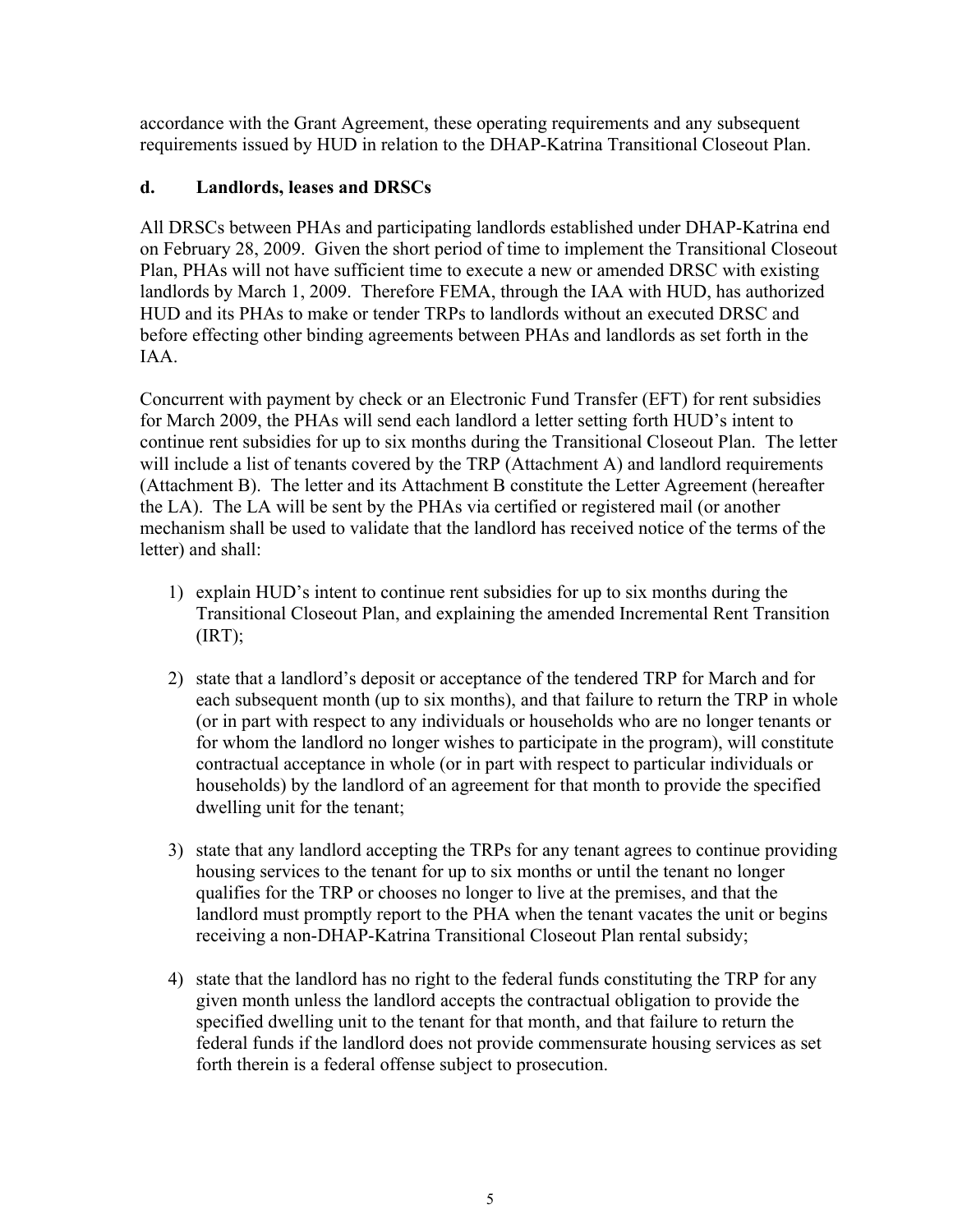PHAs will direct landlords to return a signed copy of the LA acknowledging that they will abide by its terms and conditions. PHAs' tendering of the TRP in any month of the amended six month period is not contingent on any landlord returning the LA. Nor is the formation of a binding agreement between a PHA and landlord contingent on the landlord returning the LA; a binding agreement is formed upon the landlord's acceptance of (or failure to return within the specified time) tendered TRPs. However, if a landlord does not return the LA before May 1, 2009, the PHA will contact the family and landlord before tendering or making the May 2009 TRP to verify that these funds are being used to house eligible tenants at the specified address.

By accepting the March 2009 payment or any subsequent transitional rent subsidy payments in whole or in part, the landlord agrees:

- 1) To certify to the terms of the LA.
- 2) To provide the specified dwelling unit(s), according to the terms of the LA, to the tenant(s) listed on Attachment A of the letter for the month(s) for which the landlord accepts the TRP for those tenant(s);
- 3) To continue accepting monthly TRPs (reduced by \$100 per tenant per month, as set forth below) for each tenant the landlord agrees to house in March, and to continue providing housing services to such tenants according to the terms in the letter, for up to six months (until the tenant no longer qualifies for transitional assistance or chooses no longer to live at the premises);
- 4) To report promptly (within 14 days) to the PHA when the tenant vacates the unit or when the landlord learns the tenant begins to receive a non-DHAP-Katrina Transitional Closeout Plan rental subsidy. If the landlord is receiving non-DHAP-Katrina Transitional Closeout Plan rental assistance for a tenant, the landlord is prohibited from accepting a TRP for that tenant; and
- 5) To return any unused or unaccepted amount of TRP for any month within 30 days from receipt of the payment, along with a list identifying tenant(s) who have vacated the unit(s) or for whom the landlord no longer can or will accept rental assistance. The TRP may only be used to provide rental assistance for the tenant(s) listed in Attachment A of the letter.

#### **e. Payment controls and oversight**

Under the IAA between HUD and FEMA, HUD and the PHAs are not liable to FEMA for payments to landlords during the DHAP-Katrina Transitional Closeout Plan as a result of those payments having been made without a DRSC. FEMA and HUD believe the risk associated with this approach is mitigated to a great extent because most of the landlords currently participating in the DHAP-Katrina have on-going business relationships with PHAs, and oversight controls will be put into place to recover any improper payments or inadvertent overpayments. HUD and PHAs are implementing additional cost-effective controls to ameliorate this risk. The controls include, but are not limited to, the following: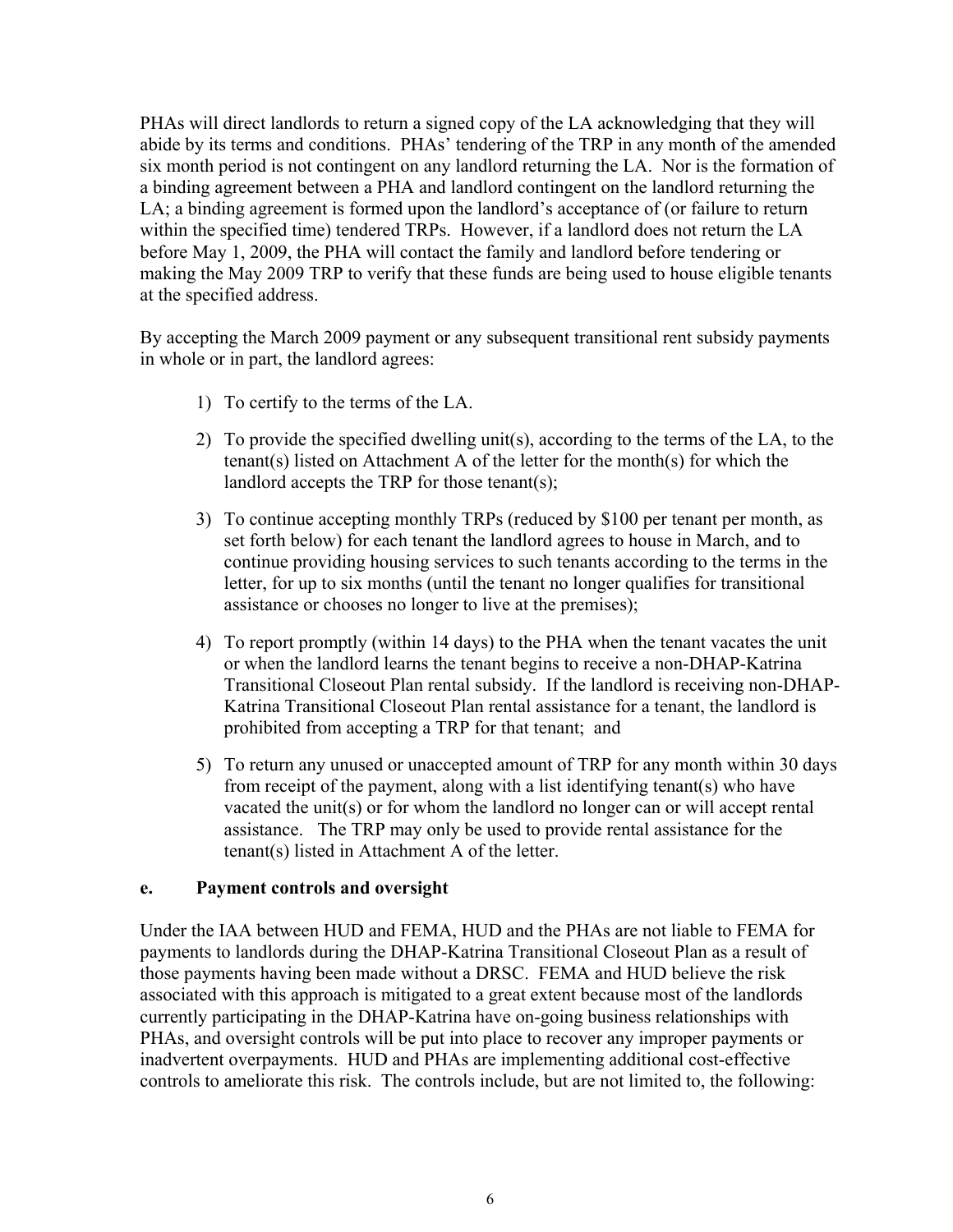- PHAs shall properly notify families and landlords of payments to be made and describe the permitted use of such payments;
- PHAs shall send information letters, via certified or registered mail, to all families concurrently with payment. If the letter to the family is returned because the family has moved, the PHA shall attempt to contact the family and the landlord. If unable to contact, the PHAs will cease payments until the family contacts the PHA and provides a new lease to arrange for future payments (this triggers PHA controls requiring PHAs to recoup payments made to previous landlords where families in the DHAP-Katrina Transitional Closeout Plan did not occupy the units during the timeframe covered by the payment). The PHA will update the landlord information in the DIS and issue the TRP to the new landlord;
- If mail to the landlord is undeliverable, and the PHA is unable to confirm landlord information, the PHA will attempt to contact the family and landlord. If still unable to contact, the PHAs will cease payments until the family or landlord contacts the PHA. HUD will subsequently provide FEMA with reports that detail submission of these letters relative to tenants under lease;
- PHAs will work with HUD to match data against HUD databases to preclude duplicate payments or multiple housing assistance program enrollments;
- HUD's Office of the Inspector General (OIG), will work in collaboration with the Department of Homeland Security (DHS) OIG, in collection of improper payments made to landlords;
- PHAs and HUD will report on a monthly basis those families who have ended their participation in the DHAP-Katrina Transitional Closeout Plan to FEMA;
- PHAs that are able shall include the following statement as an insert to letters or on checks and EFTs: "DHAP payment – misuse subject to 42 U.S.C. 5157 and available legal remedies."; and
- PHAs and HUD will commence a public notification campaign to inform families and landlords of the terms of the DHAP-Katrina Transitional Closeout Plan and TRPs.

# **f. Transitional Rental Payments (TRP)**

The DHAP-Katrina Transitional Closeout Plan provides a monthly rent subsidy to assist eligible families with their transition out of the DHAP-Katrina. Assistance shall begin on March 1, 2009, and continue for up to six months (ending August 31, 2009). The monthly TRP is paid directly to the landlord.

TRPs for March 2009 will equal the amount of monthly rent subsidy paid on behalf of the family under DHAP-Katrina for the month of February 2009 reduced by \$100. The TRP on behalf of the family will be reduced by an additional \$100 every subsequent month. For example, a family that received rental assistance of \$500 in February 2009 will receive a March 2009 TRP of \$400, an April TRP of \$300 and so on. In no case may the TRP exceed the lease rent charged by the owner.

TRPs will be made to the landlords for the lesser of six months or until the TRP is zero as a result of the monthly reductions of \$100. No landlord may accept payment for any month following the month the family vacates the unit. Nor may the landlord accept payments if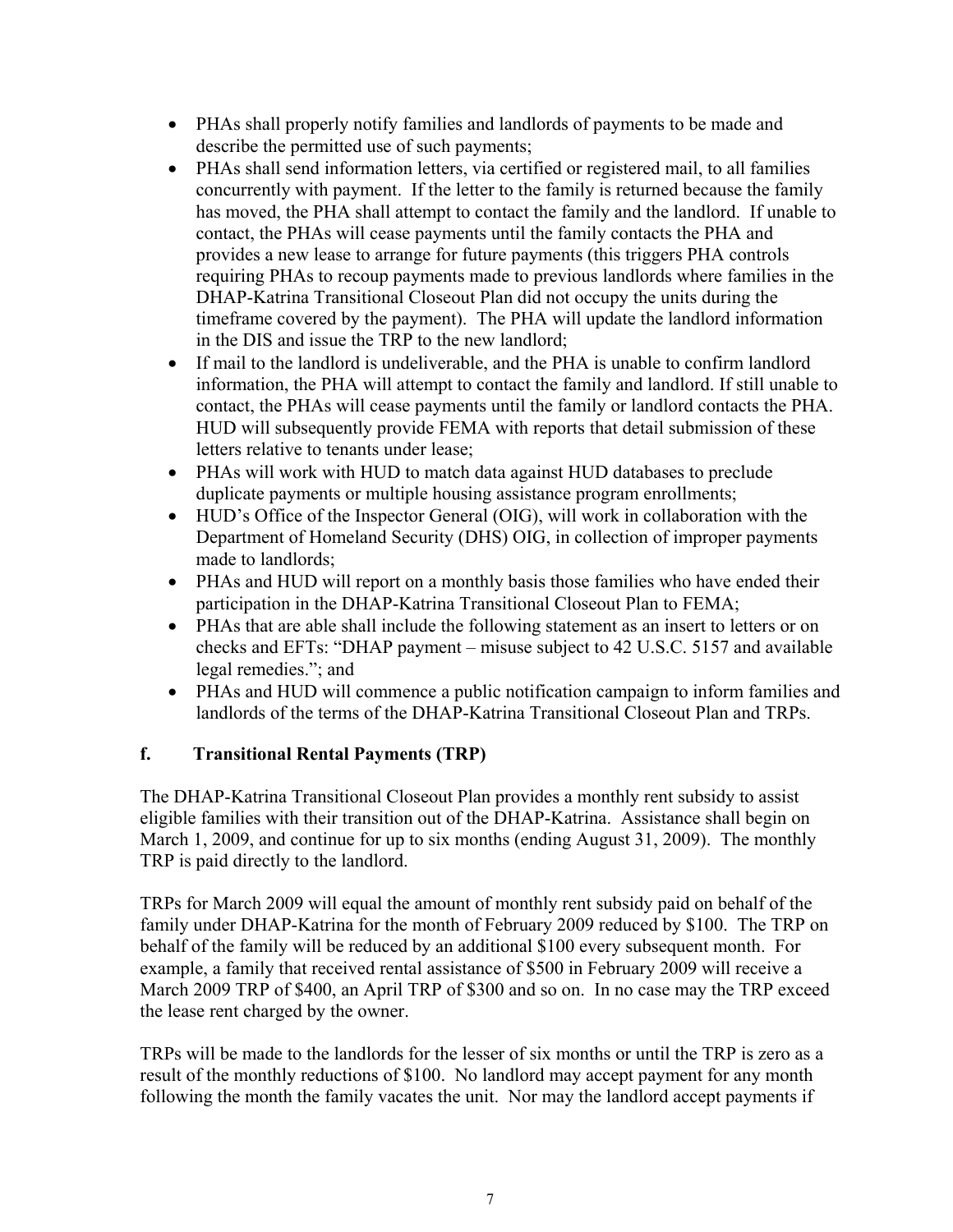the landlord receives a duplicative federal or state rent subsidy payment on behalf of the family. PHAs will recoup such payments and shall refer to HUD's OIG those landlords that do not comply for action to be undertaken in coordination with the DHS OIG. The \$100 reduction applies to all families. There are no hardship waivers regardless of household income or DHAP-Katrina Phase 1, 2 or 3 statuses. All existing hardship waivers will end on February 28, 2009. Family income is not considered in calculating the monthly TRP. The family is responsible for any portion of the rent that is not covered by the monthly TRP. The family pays its share of the rent directly to the owner. The family also pays any tenantsupplied utilities directly to the utility supplier.

Very low-income families will be encouraged to apply for the special DHAP-to-HCV rental assistance or other permanent assistance at the earliest opportunity and should not delay this process because of the TRP. Extending the time period for families to apply and lease a unit with permanent HCV assistance is the main reason for the DHAP-Katrina Transitional Closeout Plan.

#### **g. New units and subsequent moves**

The last payment for the DHAP-Katrina was provided for February 2009. Since that payment families may have moved to a new unit in anticipation of the end of the DHAP-Katrina and their lease. In these cases, the information letter to families will likely be returned. If the letter to the family is returned, the PHA should contact the family by telephone if possible and ask them to bring their new lease into the PHA. The PHA will update the landlord information in the DIS, and issue payment to the new landlord.

If the family has moved to a new jurisdiction following the February 2009 payment, the PHA will inform HUD and HUD will assign the family to the appropriate PHA. After receiving the March 2009 TRP, the family may request to move to another unit with continued TRP assistance if:

- (1) the family informs the PHA in advance of the move and provides a copy of the new lease and owner contact information.
- (2) the lease has terminated (including lease terminations by mutual consent);
- (3) the owner has given the family a notice to vacate, has commenced an action to evict the family, or has obtained a court judgment or other process allowing the owner to evict the family; or
- (4) the family has given notice of lease termination if the family has a right to terminate the lease on notice to the owner.

Note that in the case where the owner has commenced an action to evict the family or has obtained a court judgment or other process allowing the owner to evict the family, the PHA may have grounds to terminate the family's participation in the DHAP-Katrina Transitional Closeout Plan if the cause of the eviction is the family's serious or repeated violation of the lease. If the PHA terminates the family's participation in the DHAP-Katrina Transitional Closeout Plan, the family will not be permitted to move to another unit with continued TRP assistance.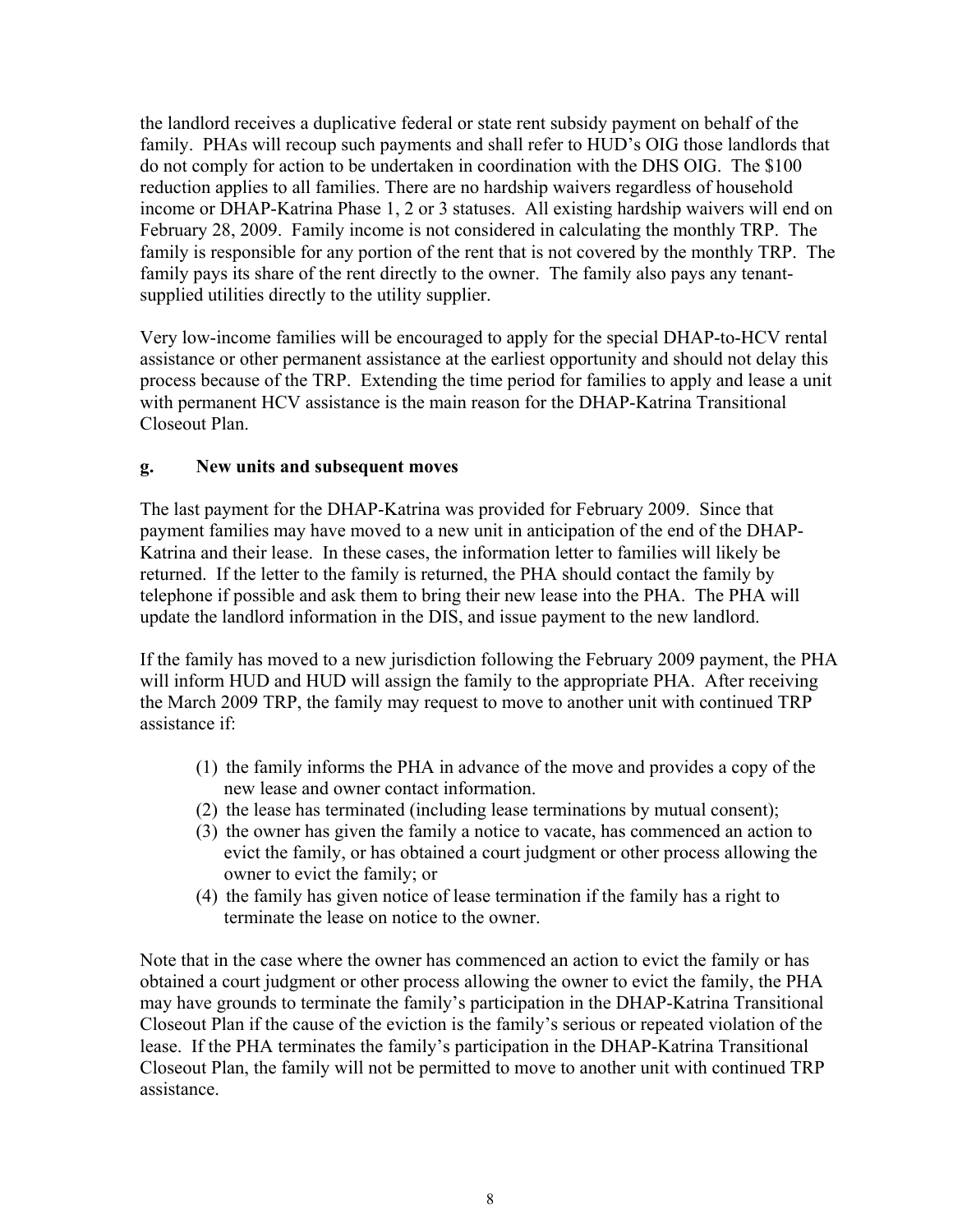In other circumstances, the family may move with continued TRP assistance within the jurisdiction of the PHA administering the family's TRP assistance. The PHA may limit the number of moves a family may make within the PHA jurisdiction. Any such limit does not apply to cases where the family must move because the owner is terminating the tenancy.

A family that is receiving a TRP may also make one move outside of the initial DHAP-Katrina PHA's jurisdiction and continue to receive a TRP. It is anticipated that a family will usually exercise this option to either return to its pre-disaster home area or to an area where the family wishes to permanently reside at the end of the DHAP-Katrina Transitional Closeout Plan.

Once the family has exercised its opportunity to move outside of the initial DHAP-Katrina PHA's jurisdiction, the family may not move again between PHA jurisdictions and continue to receive TRPs.

In order to process a family's request to move outside of the PHA jurisdiction, the PHA initially providing TRP assistance (initial DHAP-Katrina PHA) to the family must contact the receiving TRP PHA to notify them to expect the family. The initial DHAP-Katrina PHA completes the portability move-out information in the DIS and approves the family's move.

The receiving TRP PHA will access the incoming family's information through the DIS. HUD will provide funding for the TRP directly to the receiving TRP PHA on the basis of the portability information entered into the DIS.

A prorated share of the administrative fees provided to the initial DHAP-Katrina PHA for the family that is moving to a TRP PHA jurisdiction will be transferred to the receiving TRP PHA as part of this process. The proration of the fees is based on the number of months remaining from the time administrative responsibility for the family shifts to the receiving TRP PHA until the TRP ends.

#### **h. Case management**

In accordance with the original IAA, case management services under DHAP-Katrina end on February 28, 2009. At that time, PHAs will not have access to Tracking-at-a-Glance (TAAG), the DHAP-Katrina case management tracking system.

States may request a grant through HUD to partner with a PHA(s) in delivering case management services to families during the transitional closeout. Upon FEMA approval of funding such requests, HUD, on behalf of FEMA, will facilitate grant agreements between PHAs and FEMA for states to provide case management services. In the event that a state requests to provide case management services, but is unable to partner with a local PHA to provide these services, HUD will identify an alternative potential partner for the state

HUD will issue a notice regarding case management funding for states under the Transitional Closeout Plan. Proposal submission and the award process will be outlined in the notice. All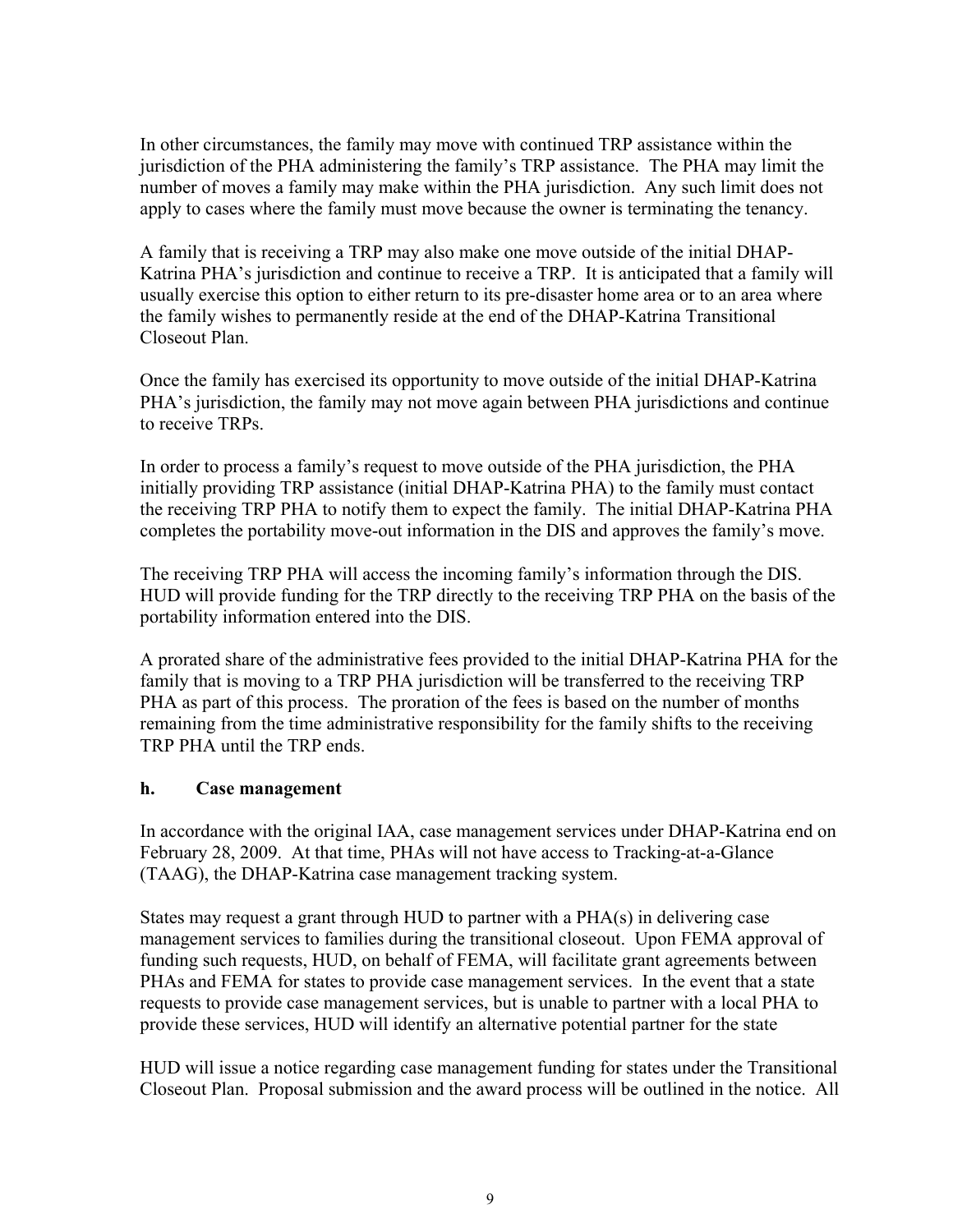case management provided under the DHAP-Katrina Transitional Closeout Plan will closely mirror that provided under DHAP-Katrina, and grant agreements entered into between HUD, PHAs and their state partners will clearly state these guidelines.

### **i. End of the DHAP-Katrina Transitional Closeout Plan**

The DHAP-Katrina TRP is temporary disaster-based housing assistance. These payments end on August 31, 2009. If the family's participation in the DHAP-Katrina Transitional Closeout Plan ends for any reason prior to the August 31, 2009 termination date of the program, the PHA must record the family's end of participation in the DIS.

### **j. Use of DHAP-Katrina Transitional Closeout Plan Funding, Program Accounts, and Records**

DHAP-Katrina Transitional Closeout Plan funding may not be used for activities or costs other than those outlined in the IAA and grant agreements. DHAP-Katrina Transitional Closeout Plan funding remains separate and distinct from the PHA's regular voucher program and the DVP in terms of the source and use of the funding. The PHA is required to maintain records that allow for the easy identification of families assisted under the DHAP-Katrina Transitional Closeout Plan, and must report monthly leasing and expenditures for such families separately from HCV and DVP families under the Voucher Management System (VMS). The PHA must maintain a separate HAP register for the DHAP-Katrina Transitional Closeout Plan to record and control TRPs.

PHAs are reminded that DHAP-Katrina Transitional Closeout Plan family information is reported to HUD through the DIS. **A PHA administering the DHAP-Katrina Transitional Closeout Plan does not complete a HUD 50058 or enter any information on a DHAP-Katrina family into the Public Housing Information Center (PIC) system.**

The PHA must maintain complete and accurate accounts and other records for the program in accordance with HUD requirements and in a manner that permits a speedy and effective audit in accordance with OMB Circular A-133. The records must be in the form required by HUD, including requirements governing computerized or electronic forms of record-keeping. The PHA must comply with the financial reporting requirements in 24 CFR part 5, subpart H.

The PHA must furnish to HUD accounts and other records, reports, documents and information, as required by HUD. HUD will provide the aggregated information to FEMA monthly.

HUD, FEMA, DHS OIG, HUD OIG and the Comptroller General of the United States shall have full and free access to all PHA offices and facilities, and to all accounts and other records of the PHA that are pertinent to the administration of the program, including the right to examine or audit the records, and to make copies. The PHA must grant such access to computerized or other electronic records, and to any computers, equipment or facilities containing such records, and shall provide any information or assistance needed to access the records.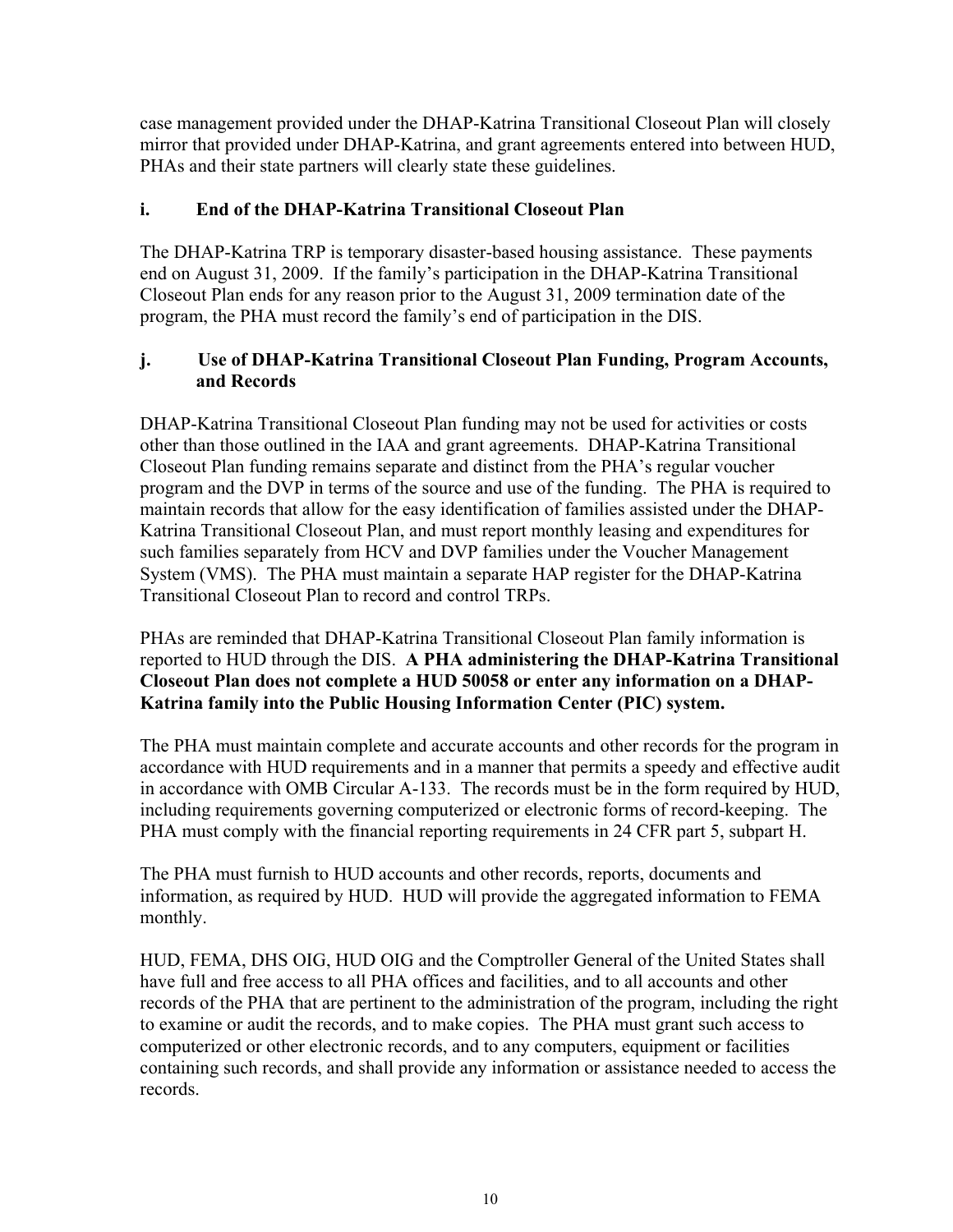During the term of the DHAP-Katrina Transitional Closeout Plan, and for at least three years thereafter, the PHA must keep:

- A copy of correspondence with landlords, including landlord certifications;
- HUD-required reports;
- Accounts and other records supporting PHA budget and financial statements for the program;
- Reports required under the IAA, SOP, grant agreement and all amendments there to; and
- Other records specified by HUD.

# **k. Disbursement of Funds**

All disbursements of funding advances for rent subsidy payments will be based on data entered by the PHA into the DIS. On a monthly basis HUD will calculate the PHA's aggregate funding needs and compare it to funding previously provided. When actual leasing costs exceed previous funding, additional funding will be advanced to the PHAs. On the other hand, if the funding provided exceeds actual leasing costs, future disbursements will be offset by the excess funds.

PHAs will not have to submit any type of budget or requisition for payment. Monthly funding will be automatically scheduled for payment on the first of the month. At that time, the PHA will receive an "Intent to Pay" notice that details scheduled payments.

# **l. Financial Reporting**

The VMS data collection will be revised to capture DHAP-Katrina Transitional Closeout Plan units leased and actual rental subsidy costs. In order for HUD to track monthly leasing information, the PHA must enter actual costs for DHAP-Katrina Transitional Closeout Plan families in the VMS. PHAs must report in VMS the actual rental assistance costs and leasing for each month within the quarter. Submissions are due the last day of the month following the closing date of each quarter. HUD will aggregate and submit this information to FEMA monthly, associated by family (FEMA registration ID).

# **m. Program Close-Out**

Upon conclusion of the PHA's DHAP-Katrina Transitional Closeout Plan program, HUD will reconcile reported costs and leasing from the VMS and DIS. Actual rent subsidy payments will be settled through VMS reporting. If the costs exceed the funding provided by HUD, a final underpayment will be processed. If the funding provided by HUD exceeds reconciled costs, the PHA will remit the overpayment to HUD for return to FEMA, associated by family (FEMA registration ID).